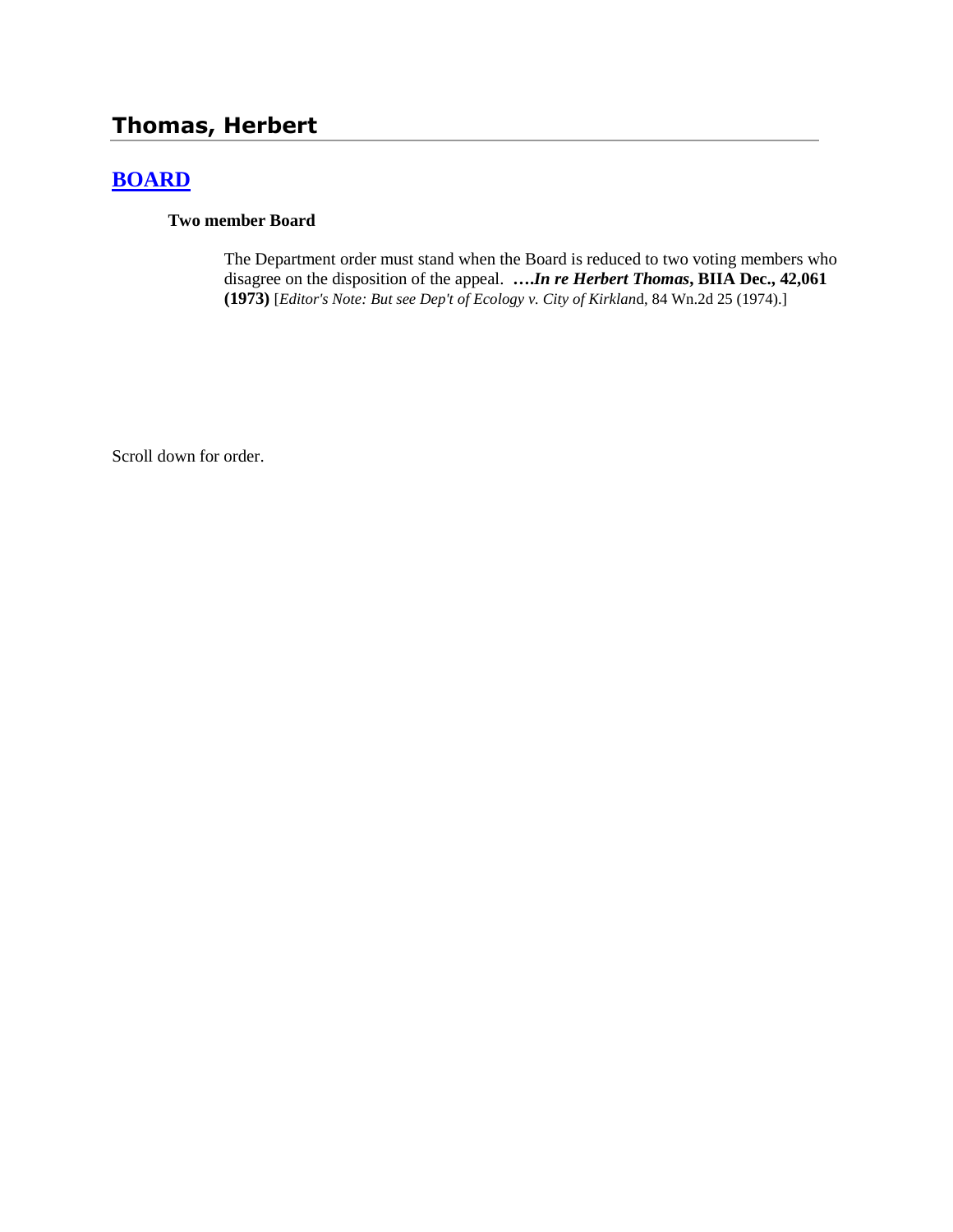### **BEFORE THE BOARD OF INDUSTRIAL INSURANCE APPEALS STATE OF WASHINGTON**

**)**

**IN RE: HERBERT E. THOMAS ) DOCKET NO. 42,061**

**CLAIM NO. G-354780 ) DECISION AND ORDER**

APPEARANCES:

Claimant, Herbert E. Thomas, by Matt Sayre

Employer, Washington State Liquor Control Board, None

Department of Labor and Industries, by The Attorney General, per Robert G. Swenson, Assistant

This is an appeal filed by the claimant on January 22, 1973, from an order of the Department of Labor and Industries dated November 21, 1972, which adhered to a prior order of October 30, 1972, rejecting this claim for the reason that no claim was filed by the claimant within one year after the day upon which the alleged injury occurred. **DEPARTMENT ORDER STANDS**.

## **DECISION**

The present chairman of this Board must and does disqualify himself from participating in the decision on this case, inasmuch as he was a principal witness called to testify at a hearing which was held on the case prior to the date he became chairman.

The two other Board members, after complete discussions of the issue raised by this appeal, are in disagreement as to the decision which should be rendered. To fully understand the positions of the two members, their differing Statements of Positions appended hereto must be read.

Since the statute governing this Board requires a decision and order by at least two of the members, the Board is unable to render any decision or enter any order on the legal issue raised by this appeal.

There being no Board majority for either sustaining or reversing the Department's order of November 21, 1972, said order must stand. See Department of Ecology v. City of Kirkland, 8 Wn. App. 576 (1973); and State v. Beck, 56 Wn. 2d 474 (1960).

In the Board's opinion, this disposition of the case will still permit appropriate appeal and review in the courts, pursuant to RCW 51.52.110, 51.52.115, and 51.52.140. The reasoning set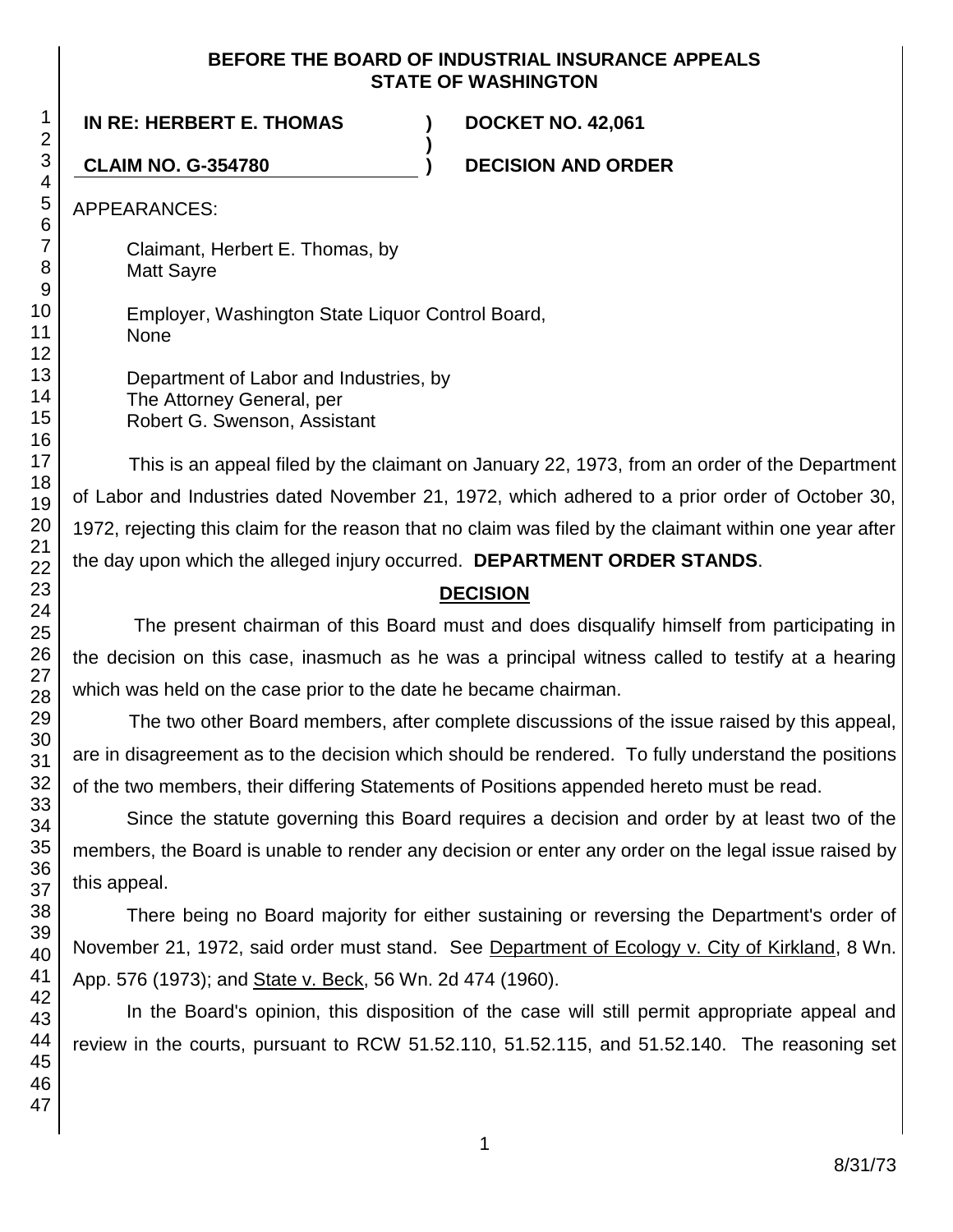forth in Department of Ecology v. City of Kirkland, supra, as to the court's review responsibility, appears equally applicable here.

Dated this 31st day of August, 1973.

### BOARD OF INDUSTRIAL INSURANCE APPEALS

/s/\_\_\_\_\_\_\_\_\_\_\_\_\_\_\_\_\_\_\_\_\_\_\_\_\_\_\_\_\_\_\_\_\_\_\_\_\_\_\_\_ PHILLIP T. BORK Chairperson

/s/\_\_\_\_\_\_\_\_\_\_\_\_\_\_\_\_\_\_\_\_\_\_\_\_\_\_\_\_\_\_\_\_\_\_\_\_\_\_\_\_

R.H. POWELL **Member** 

/s/\_\_\_\_\_\_\_\_\_\_\_\_\_\_\_\_\_\_\_\_\_\_\_\_\_\_\_\_\_\_\_\_\_\_\_\_\_\_\_\_ R.M. GILMORE Member

## **STATEMENT OF POSITION**

R. H. Powell, Board Member Board of Industrial Insurance Appeals

The issue here is singular; i.e., is the statute of limitations concerning the filing of an industrial insurance claim, RCW 51.28.050, tolled by failure of the workman's employer and the Department

to comply with the provisions of RCW 51.28.010:

"Notice of accident--Notification of workman's rights.

Whenever any accident occurs to any workman it shall be the duty of such workman or someone in his behalf to forthwith report such accident to his employer, superintendent or foreman in charge of the work, and of the employer to at once report such accident and the injury resulting therefrom to the department and also to any local representative of the department.

"Upon receipt of such notice of accident, the director shall immediately forward to the workman and/or his dependents notification, in nontechnical language, of his rights under this title."

In the case before us, the workman's employer did not forth-with report to the Department or its local representative the industrial injury which this workman allegedly incurred, as provided in RCW 51.28.010; and because of such failure, the director did not immediately forward to the workman in nontechnical language notification of his rights under the Act.

As I understand the theory of the workman, it is that the failure of his employer to forthwith report the accident and the subsequent failure of the director to notify him of his rights under Title 51 had the effect of tolling the statutory time limitations within which he must file application for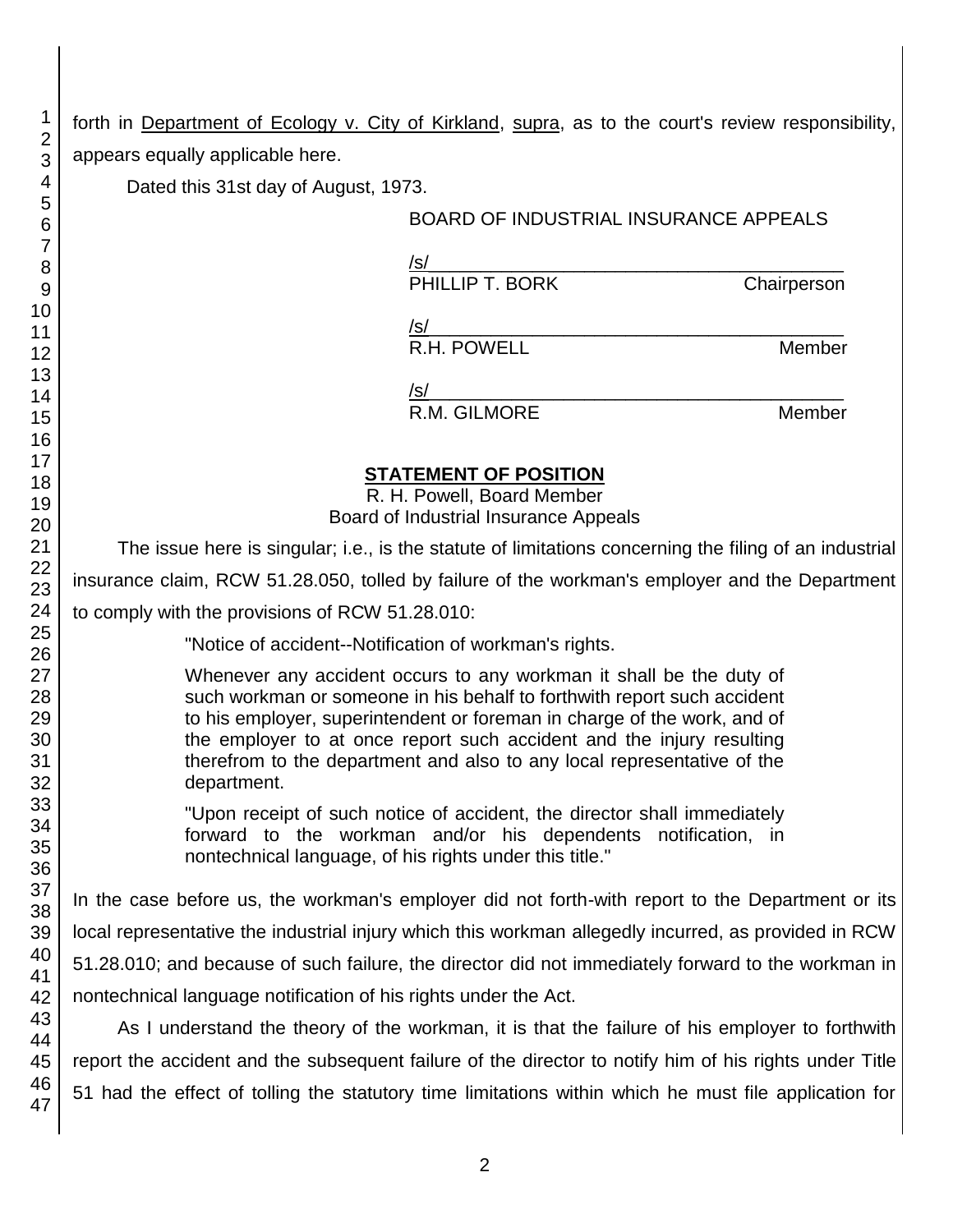benefits as provided under RCW 51.28.050. I understand his argument to be that the requirements of RCW 51.28.010 clearly require notification to him by the director of his right to file an industrial insurance claim, including the time limitations contained in RCW 51.28.050, and that having not been so advised, he was unaware of the time limitation and did not for this reason file his application for compensation within one year from the time he alleges the industrial injury occurred.

The case law is clear, and the Department's argument persuasive, that prior to the enactment of the second paragraph of RCW 51.28.010 by the Legislature in 1971, the obligation to file a claim for compensation within one year was the sole responsibility of the workman. Circumstances of varied nature had caused this question to be placed before our Supreme Court, and in each instance, despite mitigating circumstances, the court has held that this obligation was the workman's and his alone. See:

Ferguson v. Department of Labor and Industries, 168 Wash. 677;

Sandahl v. Department of Labor and Industries, 170 Wash. 380;

Leschner v. Department of Labor and Industries, 27 Wn. 2d 911;

Wheaton v. Department of Labor and Industries, 40 Wn. 2d 56;

Pate v. General Electric, 43 Wn. 2d 185.

Such was the state of the law before the enactment of the second paragraph of RCW 51.28.010 in 1971. There has been no opinion of our court dealing with this problem since the enactment of the second paragraph of this statute. The basic problem is whether the enactment of the second paragraph of this statute in 1971 changed the state of the law.

In my view, there is only one way in which RCW 51.52.010 can be read and reasonably interpreted, and that is precisely the manner in which the Legislature enacted it. The Legislature unequivocally placed a clear responsibility on the employer to advise the Department, and the local representative of the Department, forthwith of any industrial injury, and an equally unequivocal duty was placed on the director that upon receipt of such notification from the employer, he must immediately forward to the workman and/or his dependents, in nontechnical language, notification of his rights under Title 51. Such notification, to be meaningful, must of necessity contain the right the workman has to file a claim for compensation, the manner of so doing, and the time limitations imposed upon him for the performance of this act, as set forth in RCW 51.28.050. Any notification to a workman that does not contain this specific information is on its face defective, incomplete and meaningless. As the rights of the workman begin with his proper filing of an industrial insurance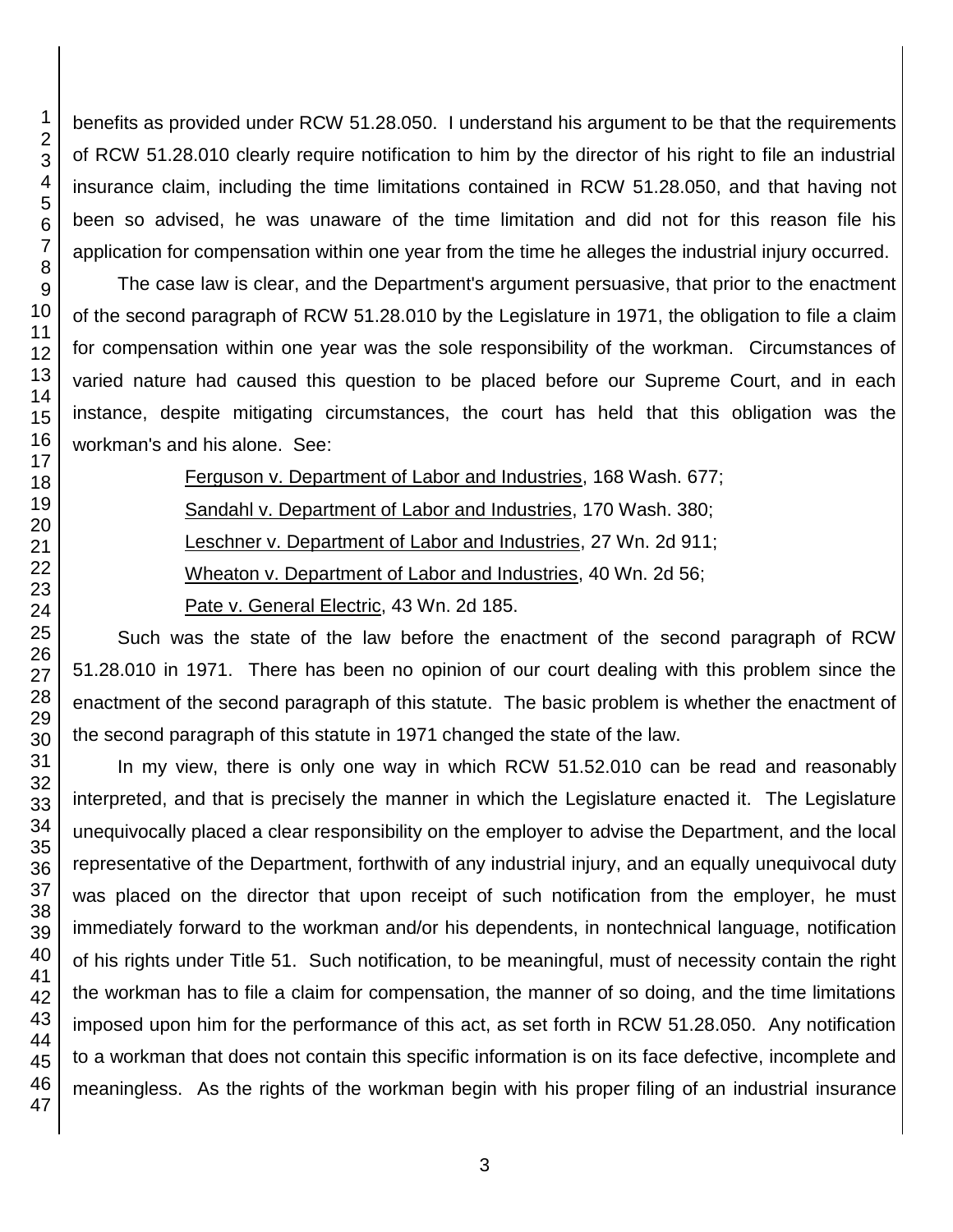claim, it is essential that any notification to him by the director explicitly include the information relating to this act of filing an application, including the time element involved.

It may well be argued that the strict enforcement of the obvious language of RCW 51.28.010 will impose upon employers a burdensome and unreasonable requirement. I want to avoid any quarrel with this argument one way or the other, as it is not for this Board to determine the wisdom or the folly of what the Legislature has done. I would say, however, that I do not believe that this would impose such an unreasonable and burdensome responsibility as some people would urge, but rather, it is a necessary and reasonable requirement, both of the employer and subsequently of the director, if the workmen of this state are to fully understand what their rights are under the Industrial Insurance Act, and to be properly advised of the very essential requirement of timely filing applications for compensation. I do recognize that before an employer can be expected to act, the occurrence of the injury must be known to him, as it was in this instance.

We have in evidence the report of accident, indicating the claimant filled out his portion of the accident report on September 28, 1972, and that his physician, Dr. W. F. Kluge, completed his portion on October 3, 1972. The employer's portion of the form was completed on October 11, 1972. The evidence is that the only act done by the employer with respect to notification to the Department of the occurrence of the alleged industrial injury was limited to the completion of the employer's portion of the accident report on October 11, 1972. It is obvious that this act did not comply with the provisions of RCW 51.28.010.

We also have in evidence, as Board Exhibit No. 5, a form which testimony discloses is customarily mailed by the Department of Labor and Industries to injured workmen after they have received the report of accident form from the injured workman. It is apparent that the procedure of mailing such document in the time sequence noted does not conform, nor meet the requirement, imposed upon the director by RCW 51.28.010, paragraph two. This form had been used by the Department prior to the enactment of the statute here in question and not revised by such enactment. For some reason (not stated in the record), there is not evidence that this form was mailed to the claimant in this case upon receipt of his accident claim for.

Assuming one would argue that this form, Exhibit No. 5, somehow or other meets the director's statutory obligation, I find it is defective in two major areas; i.e., it does not advise the workman of his rights to file a claim and the time limitations under which he must act, which is a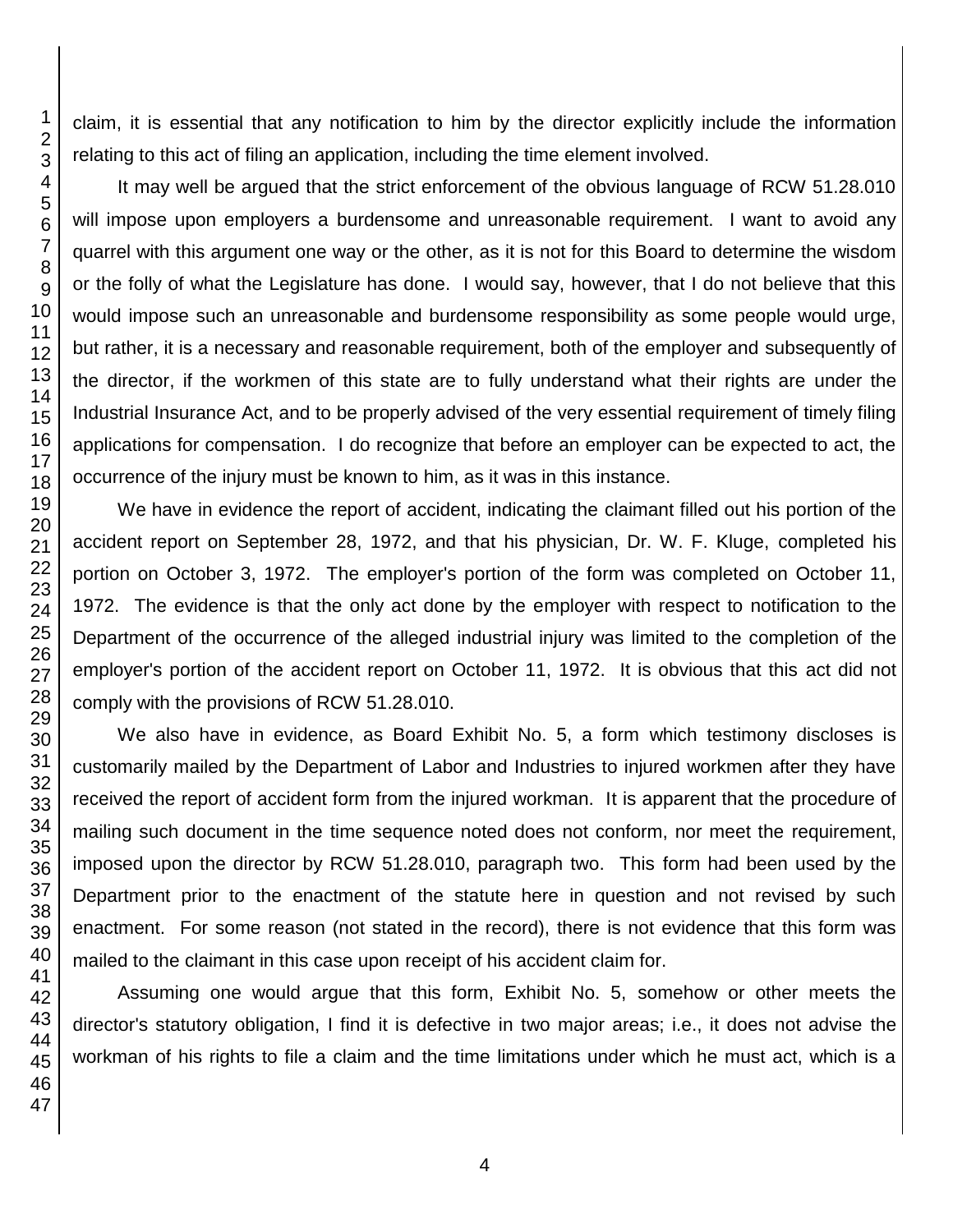prerequisite to his acting properly in the first instance, nor does it include the critical information of his appellate rights beyond the decisions and orders of the Department of Labor and Industries.

It is further clear from this record that there is no means now employed, or historically employed, by the Department of Labor and Industries to advise workmen of their statutory rights to file an industrial insurance claim including the time limitations imposed by RCW 51.28.050. The witness best qualified to speak to this matter, Phillip T. Bork, had no knowledge that any such advice is given and further testified that although notices are supplied employers, to be posted upon the premises informing workmen that they are covered by the terms of the Industrial Insurance Act, such notice does not include advise as to the time limitations in which claims for compensation must be made. If such notices were drawn to include the several specific rights and procedures required of the workmen to secure benefits, they might well be considered as marginal compliance with the statute, adequate although in different form. Unfortunately, the posted notices are notably

It is my view that there is no case law now pertinent or material to the issue which we have before us; that the enactment of the second paragraph of RCW 51.28.010 must be interpreted as imposing an unqualified responsibility upon the director, which, in turn, is based upon the performance of certain responsibility of the employer contained in the first paragraph of RCW 51.28.010, and that the two taken together have only one meaning and are subject to one

Failure of the workman to be advised as provided in RCW 51.28.010 of his rights, including his right to file a claim within the statutory time limitations, must be held to toll the statute of limitations, RCW 51.28.050, until such time as he is properly advised. It is well settled in the law that the statute is to be liberally construed to the benefit of the workman. This is an appropriate case for such construction.

### **STATEMENT OF POSITION**

R. M. Gilmore, Board Member Board of Industrial Insurance Appeals

The pertinent facts as to this appeal are these:

On August 10, 1971, the claimant sustained chest pains during the course of his duties with a Washington State Liquor Control Board store. Apparently he was unloading cases of liquor when he developed distress. He promptly told the assistant manager, Vera Werner, of his problem. The claimant continued to work at the store at lighter duties until August 28, 1971, when he went on sick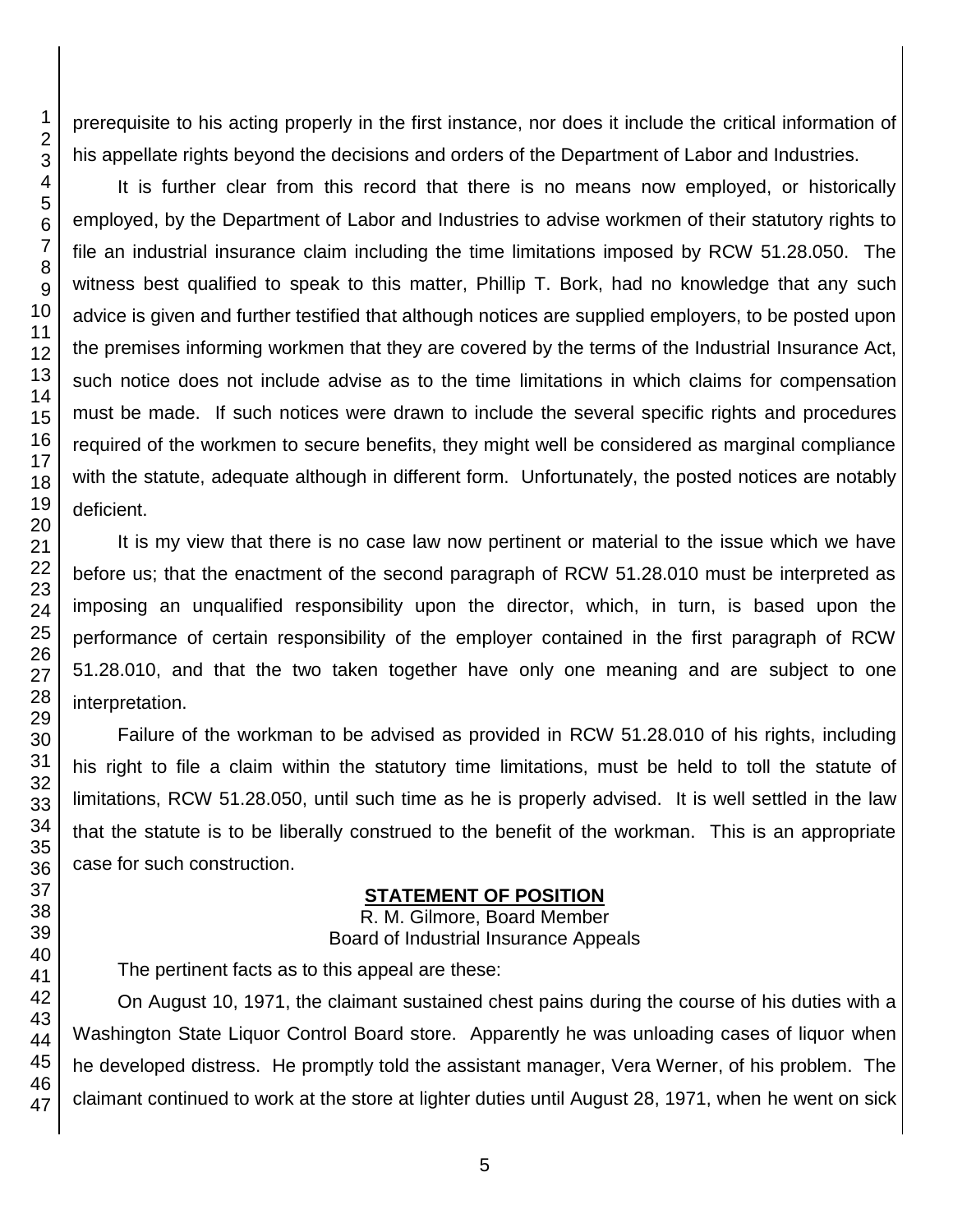leave. Thereafter, he used up his annual leave and after an evaluation of his condition by a Dr. Kluge on September 28, 1971, he laid off the job permanently.

The Department of Labor and Industries received an accident report on October 10, 1972. The claim was denied by the Department on October 30, 1972, on the ground that it was not filed within one year after the day upon which the alleged injury occurred.

The Board issued an order granting claimant's appeal on condition that hearings be held to determine the propriety of the claimant's assertion that his failure to file a claim (Report of Accident) with the Department within one year should be overlooked because of his employer's and the Department's failure to comply with the provisions of the second paragraph of RCW 51.28.010.

The claimant's letter of protest in the Department's file indicates that the claimant first knew about the permanency of his condition on September 28, 1971, at the time Dr. Kluge made an evaluation and told him about his medical problem.

A resolution of this question revolves around the interpretation to be made on three statutes; namely RCW 51.28.010, RCW 51.28.020, and RCW 51.28.050. Those statutes read as follows:

> "51.28.010 Notice of accident—Notification of workman's rights. Whenever any accident occurs to any workman it shall be the duty of such workman or someone in his behalf to forthwith report such accident to his employer, superintendent or foreman in charge of the work, and of the employer to at once report such accident and the injury resulting therefrom to the department and also to any local representative of the department.

> "Upon receipt of such notice of accident, the director shall immediately forward to the workman and/or his dependents notification, in nontechnical language, of his rights under this title."

> "51.28.020 Workman's application for compensation--Physician to aid in. Where a workman is entitled to compensation under this title he shall file with the department or his self-insuring employer, as the case may be, his application for such, together with the certificate of the physician who attended him, and it shall be the duty of the physician to inform the injured workman of his rights under this title and to lend all necessary assistance in making this application for compensation and such proof of other matters as required by the rules of the department without charge to the workman. If application for compensation is made to a self-insuring employer, he shall forthwith send a copy thereof to the department."

> "561.28.050 Time limitation for filing application or enforcing claim for injury. No application shall be valid or claim thereunder enforceable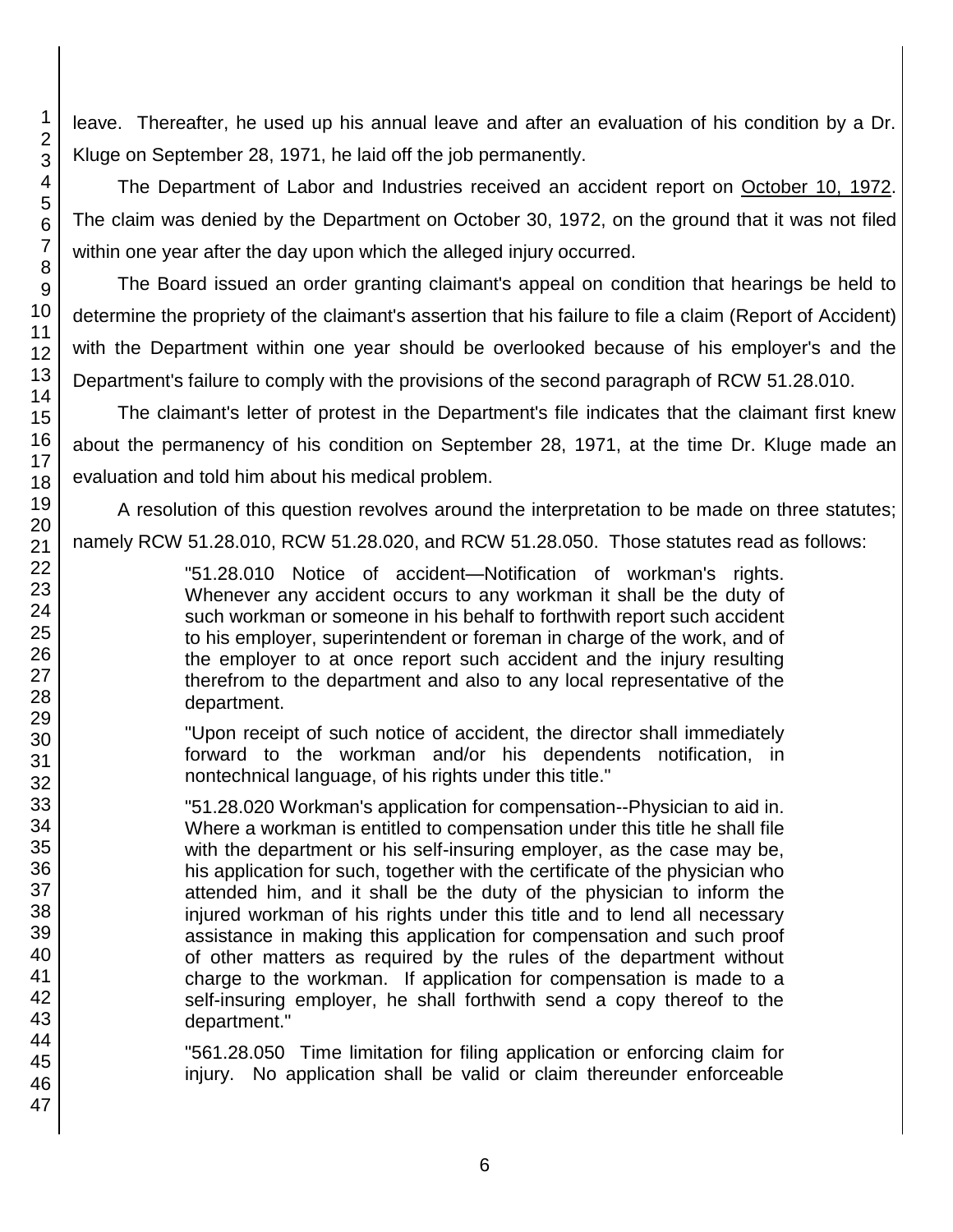unless filed within one year after the day upon which the injury occurred or the rights of dependents or beneficiaries accrued."

It is observed that the second paragraph of RCW 51.28.010 is a new amendment which became effective on July 1, 1971.

It is the claimant's contention in this case that he notified his employer that he had experienced chest pains while unloading boxes on August 10, 1971.

So far as can be determined, there are no decisions of either the Court of Appeals or the Supreme Court construing the impact of RCW 51.28.010 as amended in 1971 upon the applicability of the statute of limitations under RCW 51.28.050.

In Leschner v. Department of Labor and Industries, 27 Wn. 2d 911, the claimant reported an injury to her employer in February 1941 and was told that she should have her doctor send in a report of accident. The doctor she relied on failed to send in a report, and the claimant assumed that this had been taken care of. The claimant subsequently consulted another doctor and eventually, after a lapse of four years, a claim was sent to the Department. The Department rejected the claim because it was not timely filed. The court denied the claimant benefits, holding that the attending physicians of injured workmen are not agents of the Department and the Act gives them no power to alter any legal relationship between a claimant and the Department - further, that the Department has no power to make exception to the requirement that claims be filed within one year from the date of the accident for "equitable reasons," the court adding that "equity aids the vigilant, not those who slumber on their rights."

In Pate v. General Electric, 43 Wn. 2d 185 (1953), the question arose as to the liability of the employer in a situation where the claimant reported an injury to the employer but the employer did not report the accident to the Department of Labor and Industries under RCW 51.28.010, and also the physician who was in the employment of the employer did not inform the claimant of his rights under the Act. The Supreme Court held that in this set of circumstances, the employee was not entitled to recover from the employer, stating that the employer is only required by the statute to report the accident; he is not required by the statute to file a claim for compensation on behalf of the injured workman. The court indicated that the report to be made by the employer is designed to have only statistical value for information to the Department, and the court quoted from the Wheaton case with approval to the effect that the filing of an application is the exclusive manner in which action by the Department may be had in any particular case and the right of the workman to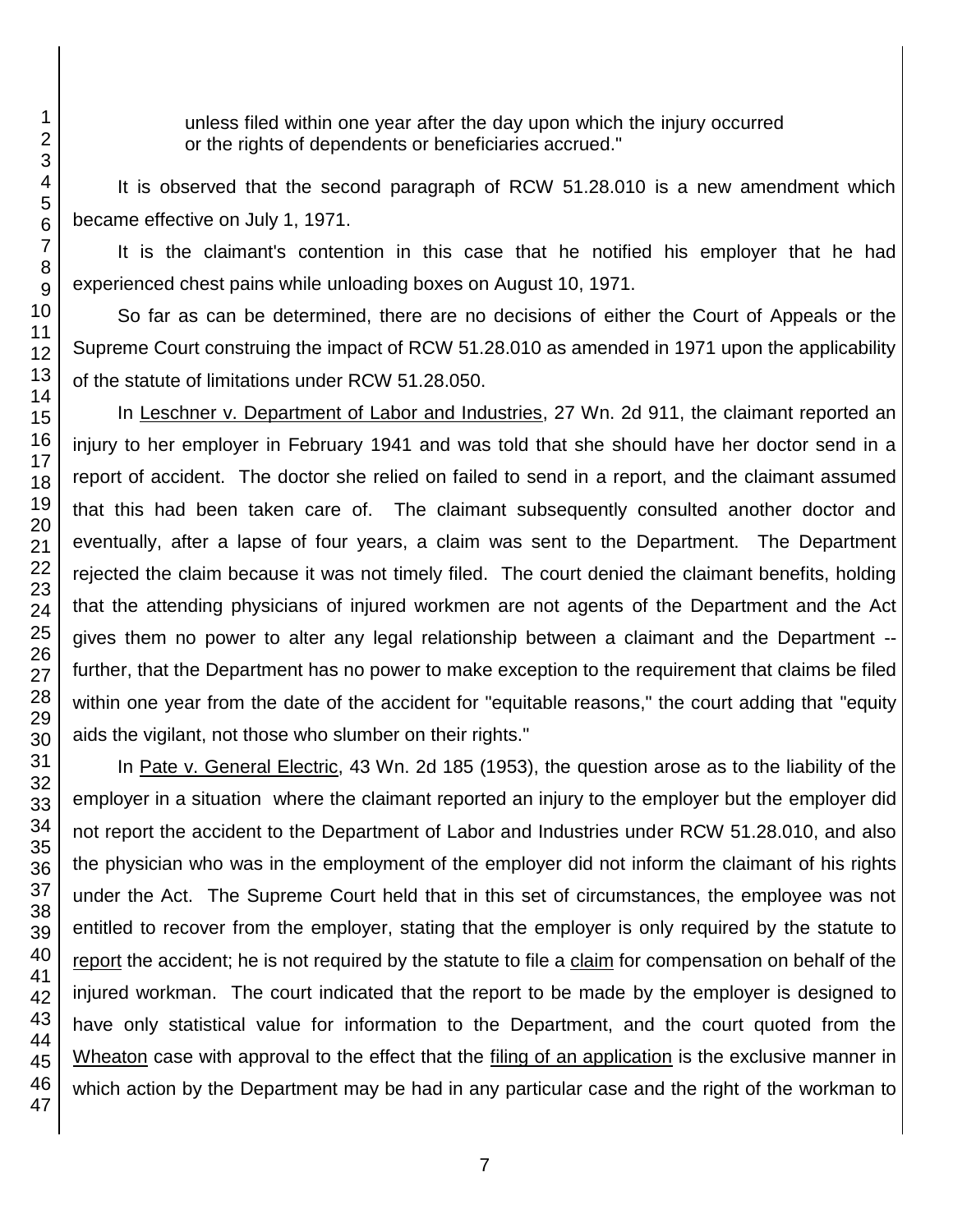the compensation secured. The court went on to state further that with reference to the physician's duties as set out in RCW 51.28.020, it is not the purpose of that statute to place upon the physician the primary duty of timely instituting a claim on behalf of the workman or of advising him that he should or should not make such a claim, and that the responsibility of initiating a claim is upon the workman. Further, that when it has been initiated, it then becomes the duty of the physician to perform his statutory duty as outlined. The court quoted with favor the decision in Leschner, supra.

It is clear to me that the timeliness provision in the one year statute of limitations is completely and entirely separate and independent of any duties of the employer under RCW 51.28.010, or the physician under RCW 51.28.020. The alleged breach of responsibility by the employer under RCW 51.28.010 is independent of the claimant's responsibility to file a claim under RCW 51.28.050.

To hold the statute of limitations under RCW 51.28.050 does not begin to run until the employer has made a report to the Department would be directly contrary to the holding of the Pate case, where the court very clearly separated the employer's report and the workman's claim to the Department. The Legislature did not amend the statutory one-year limitation provision, and by adding the last paragraph of RCW 51.28.010, the Legislature did not in any way amend the timeliness statute. The wording of the timeliness statute and the decisions of the Supreme Court construing it must be followed and therefore the Department acted correctly in rejecting this claim.

I am convinced that any report by the employer to the Department under RCW 51.28.010 is not a claim for benefits by the claimant. Despite the duty which is imposed upon the Department to forward to the workman notification of his rights under RCW 51.28.010, the claimant would still have to file for those rights. To establish rights under the Act, the claimant or someone in his behalf, must file a claim.

RCW 51.28.010 refers to the term "accident" in setting forth the duties of the employer and the director thereunder. This poses a problem in itself. There are of course countless "accidents" which occur in industrial employment which, by fortunate circumstance, no one is injured. There are thousands of so-called first-aid cases requiring nothing but the most minor attention. Whether the Legislature intended that all accidents be reported regardless of whether anyone was injured or not is going to take some type of reasonable administrative approach to the problem. However, this has nothing to do with the direct responsibility which a worker has under the Act to file a claim.

In the case at hand, there was no accident per se in that the claimant merely complained of chest pains on August 10, 1971. Is it a reasonable view that an employer must report to the